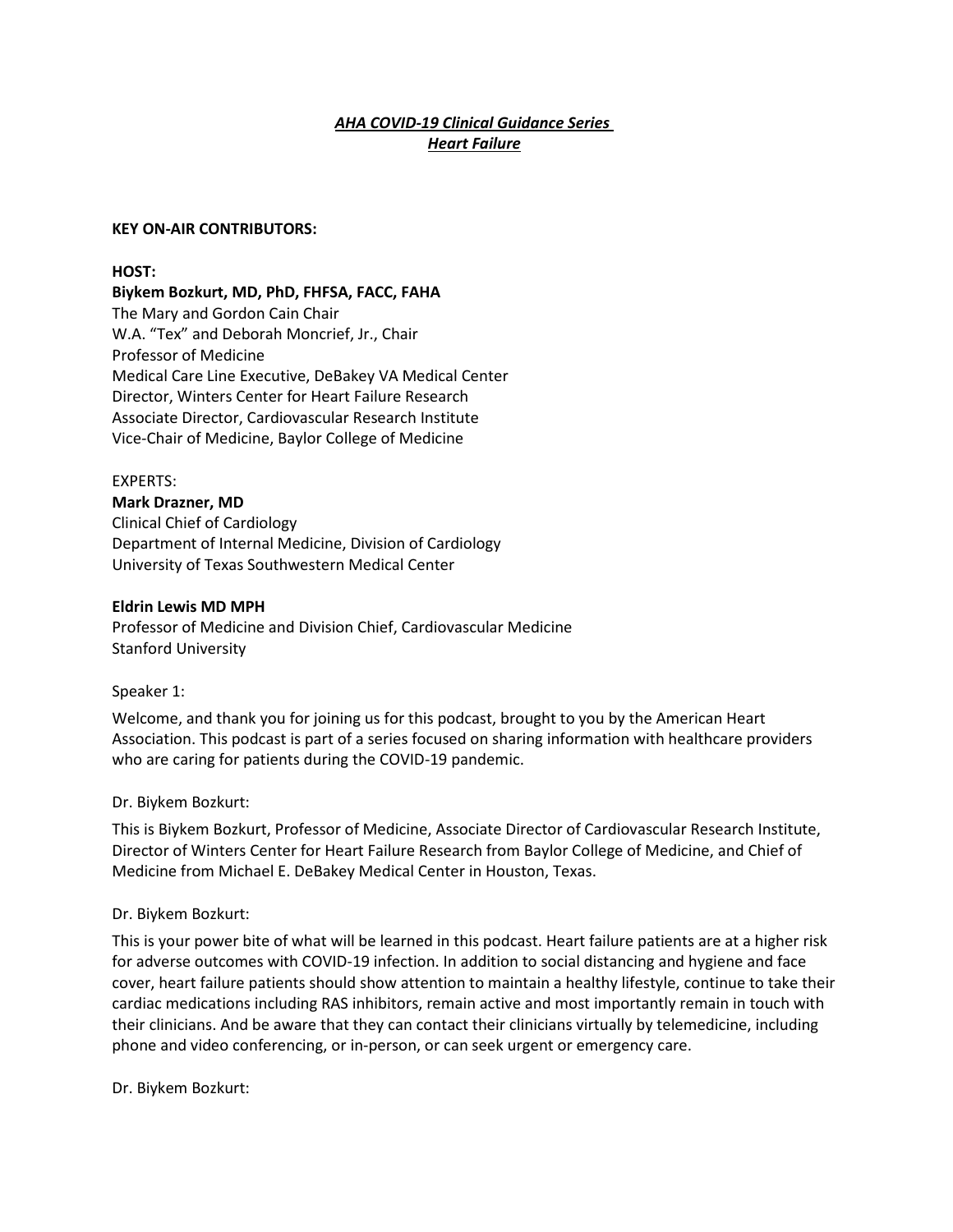Heart failure symptoms can overlap with COVID-19. COVID-19 may present with fever, dry cough, fatigue, but symptoms can vary. If a heart failure patient has worsening symptoms, he or she should contact their clinician, seek attention and not wait until the compensated critical state.

## Dr. Biykem Bozkurt:

Hello. Welcome to this podcast on COVID-19 and heart failure. I'm joined today by Dr Mark Drazner, Professor of Medicine, Clinical Chief of Cardiology at UT Southwestern Medical Center in Dallas, Texas, and Dr Eldrin Lewis, Professor of Medicine and Division Chief of Cardiovascular Medicine at Stanford University in California.

## Dr. Biykem Bozkurt:

Welcome, Mark. Welcome, Eldrin. COVID-19 is affecting our world, especially our patients and our healthcare workers, in so many different ways. Mark, what is the risk for catching with COVID-19 and having adverse outcomes for our heart failure patients?

#### Mark Drazner:

Thank you, Biykem. That's a great question, and something that we're not entirely sure about. We do know, that many people who catch this virus in fact are asymptomatic. But we also know that patients or people who have cardiovascular risk factors, things like diabetes and hypertension, seem to be a particularly increased risk of having complications from the virus. So presumably patients with heart failure would also be in that category of having increased risk. Now, the good news is that patients can do things to minimize that risk. Things like social distancing things, six feet apart from people. Excellent hand hygiene, wearing coverings over your face when you're public and things like that.

## Dr. Biykem Bozkurt:

Thank you Mark. Eldrin how can our heart failure patients differentiate their symptoms of COVID-19 versus heart failure, since both of them can present with shortness of breath?

## Eldrin Lewis :

It's really difficult because with COVID-19 a lot of the symptoms including shortness of breath overlap with our symptoms that our patients will get. So difficulty breathing, chest pain, fatigue, cough are often very common. There are a couple of things that one can consider. The first is fever. The fact that fever is a very common sign in COVID-19, if a patient has fever in addition to all of their other symptoms, that should be a warning sign. The other is the rapidity of the change in their symptoms and especially the change in the quality of their symptoms. So if they're acclimated to having a little bit of fatigue and dyspnea but it's out of proportion and there's a rapid acceleration, then that should be a warning sign for patients.

## Eldrin Lewis :

The third thing would be mental status changes. We find that a lot of patients with COVID-19 have some confusion and if there's any confusion that seen in a family member, we should teach our patients to reach out for help. And then finally, patients know when they're accumulating fluid, they have other signs, they have peripheral edema, they have weight gain if they're checking their weights on a daily basis, and sometimes GI symptoms. So if they don't have other signs and symptoms of heart failure, and especially in light of a fever or a potential at risk contact, they should really move forward.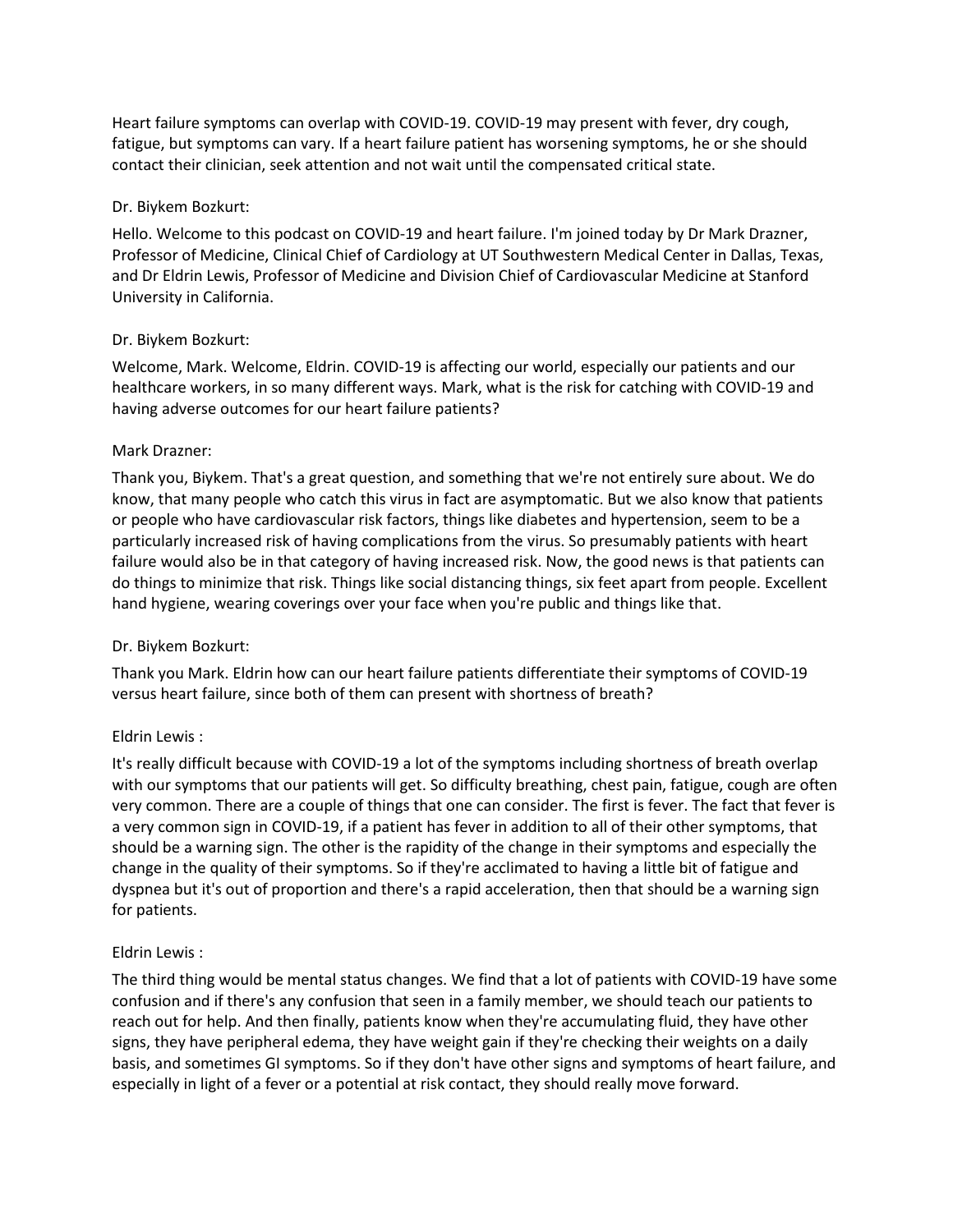## Dr. Biykem Bozkurt:

Thank you Eldrin. And edema, swelling. Usually probably leans more towards heart failure than COVID-19.

## Eldrin Lewis :

That's correct.

## Dr. Biykem Bozkurt:

Mark, we're hearing a lot of potential myocardial injury cases. Can you elaborate how the myocardial injury is diagnosed and how often it's seen?

## Mark Drazner:

Sure. I think there's two scenarios that providers and patients should know about. The first scenario is a patient has what I'll call kind of the typical COVID presentation that you heard about from Eldrin. Fevers, cough, perhaps developing a pneumonia. And it turns out that when you look at patients who present to the hospital, as much as 20% or one in five, have evidence of acute myocardial injury that we diagnosed by measuring something called high sensitivity troponin. Now, it turns out that that group of patients who have that troponin in their blood suggesting they have myocardial injury, are at increased risk of having complications.

# Mark Drazner:

The second scenario though, and this is not yet well described in terms of the frequency, our patients could present with just kind of a typical cardiac presentation. Whether that be a myocardial infarction or something that seems like a myocardial infarction and turns out to be myocarditis or even new onset heart failure or decompensated heart failure. And what's a little concerning is that those patients do not have to have the more classical symptoms. They may, for example, not have any fever and just present with decompensated heart failure. And that's really where we don't yet know how common that presentation is, that second scenario, where it looks kind of like a garden cardiac presentation. But in fact is related to COVID.

## Dr. Biykem Bozkurt:

Thank you Mark. Eldrin, What's our guidance for the heart failure patient who's stable at home? What should they do regarding their medications, diet and activity?

## Eldrin Lewis :

Yes. I think the most important take home message is that they should do everything they can to remain stable. And part of that is really ensuring that they take all of their medicines. So I will really highlight the ACE inhibitors or inhibitors of the renin–angiotensin system. We know that the ACE II receptor as a part of the integration of the virus into cells. And so because of this there was a lot of concern about whether or not you're using ACE inhibitors and angiotensin receptor blockers can make a difference. And we just don't have the data. So the guidance from the American Heart Association and from other people would be to continue to take your meds so that you can remain stable. If someone were to become unstable, then that's a different question.

Eldrin Lewis :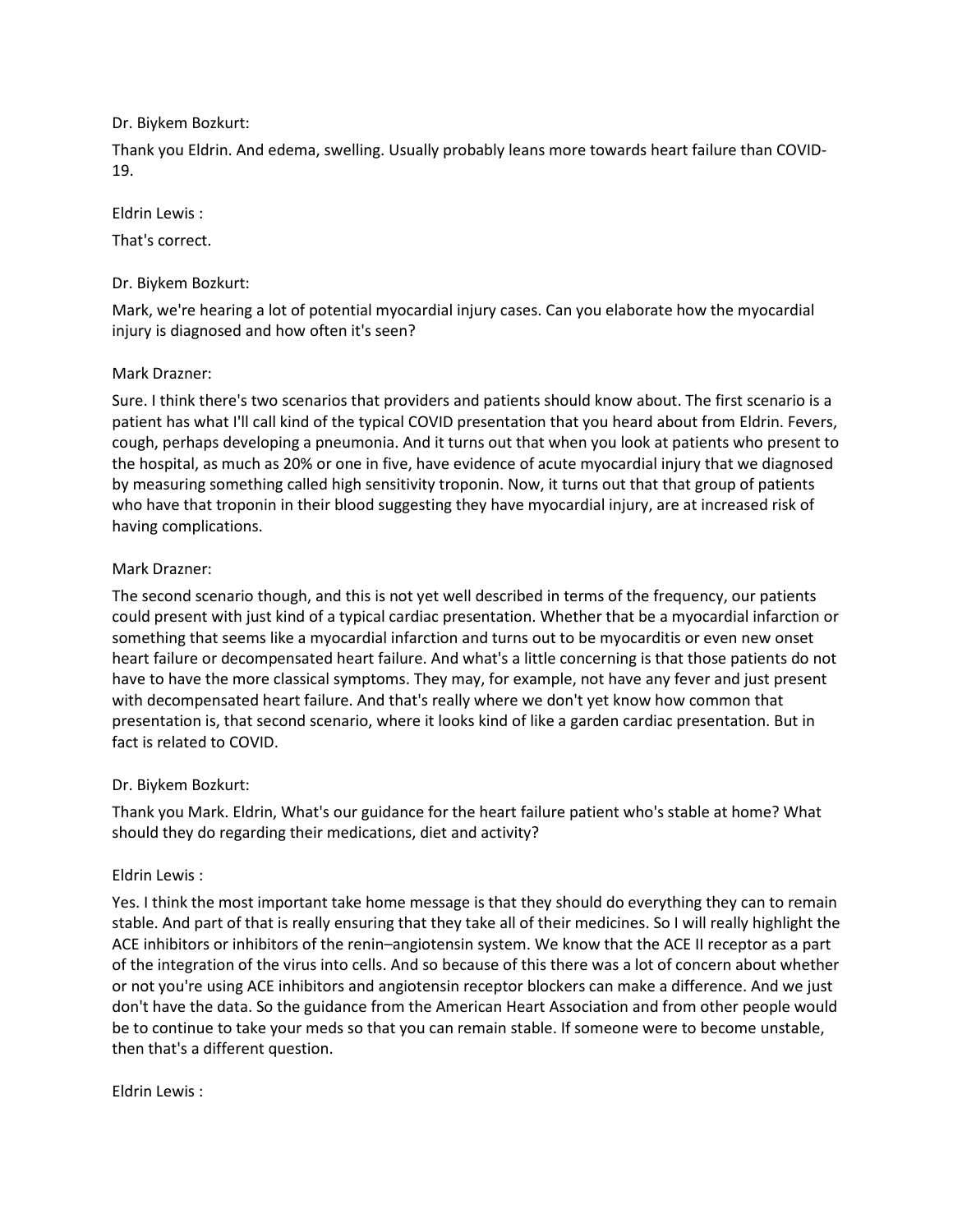In terms of the other medicines to make sure they have adequate supply of their medicines, preferably 90 days. Look to see if they can be delivered as opposed to them standing in line in their pharmacy because of exposure. And then in terms of diet, really making sure that they adhere to a low sodium diet and a fluid restricted diet. And this could be particularly challenging with the grocery stores are bare. So looking creatively to reach out to family members to ensure that you can get adequate low sodium diet.

## Eldrin Lewis :

And then the last thing in terms of activities, we want them to become active but be active in the house. And so try to exercise a little bit if they can in their house. If they really have to go out, make sure that they're going out early in the morning where you don't have as many people in the park, and then wear a mask and kind of have social distancing to get the exercise. And make sure that there's adequate social distance.

## Dr. Biykem Bozkurt:

Thank you Eldrin. Mark, what should our patients do if they have worsening symptoms? How should they contact the clinicians?

## Mark Drazner:

Yeah. I think a pivotal message for the patients who are listening is that you want to make sure you maintain contact with your healthcare provider, whatever mechanism that is. If you're on the EHR and you can communicate that way or whether it's still calling them, it's very important during this time of uncertainty that you still maintain that contact with your healthcare provider. In terms of the telemedicine option, much of medicine is being moved to that in the current COVID climate. And it's really quite remarkable having done a number of these now, how much information from a provider perspective you can gain. You see the patient, you can have their loved one with them and provide information. You can review medications by having patients hold up pill bottles. You can even do a limited examination. You can look at the neck and see if the neck veins are elevated. You can have someone showing their legs and see if there's peripheral edema. So I've found that actually you can gain a lot of information over telemedicine.

## Mark Drazner:

Now, if you're a patient and you notice that you have a change in your symptoms and you're not sure, it doesn't seem a dramatic change, you can contact your health provider in your standard fashion. But if you have a significant change that your breathing has gotten much worse and you're gasping or you're defibrillator shocked you, or you black out anything, that is a major situation really should called 911 and go to the hospital. Because nowadays, of course, even though there is COVID, it could be just a similar presentation way to your underlying heart problem and you certainly don't want to avoid getting care for that. So if this is significant change, please call 911 you can always go to the emergency room to get taken care of.

## Dr. Biykem Bozkurt:

Thank you Mark. Eldrin, by early data, there appears to be racial and ethnic disparities in COVID-19 outcomes. Can you elaborate on this for us?

Eldrin Lewis :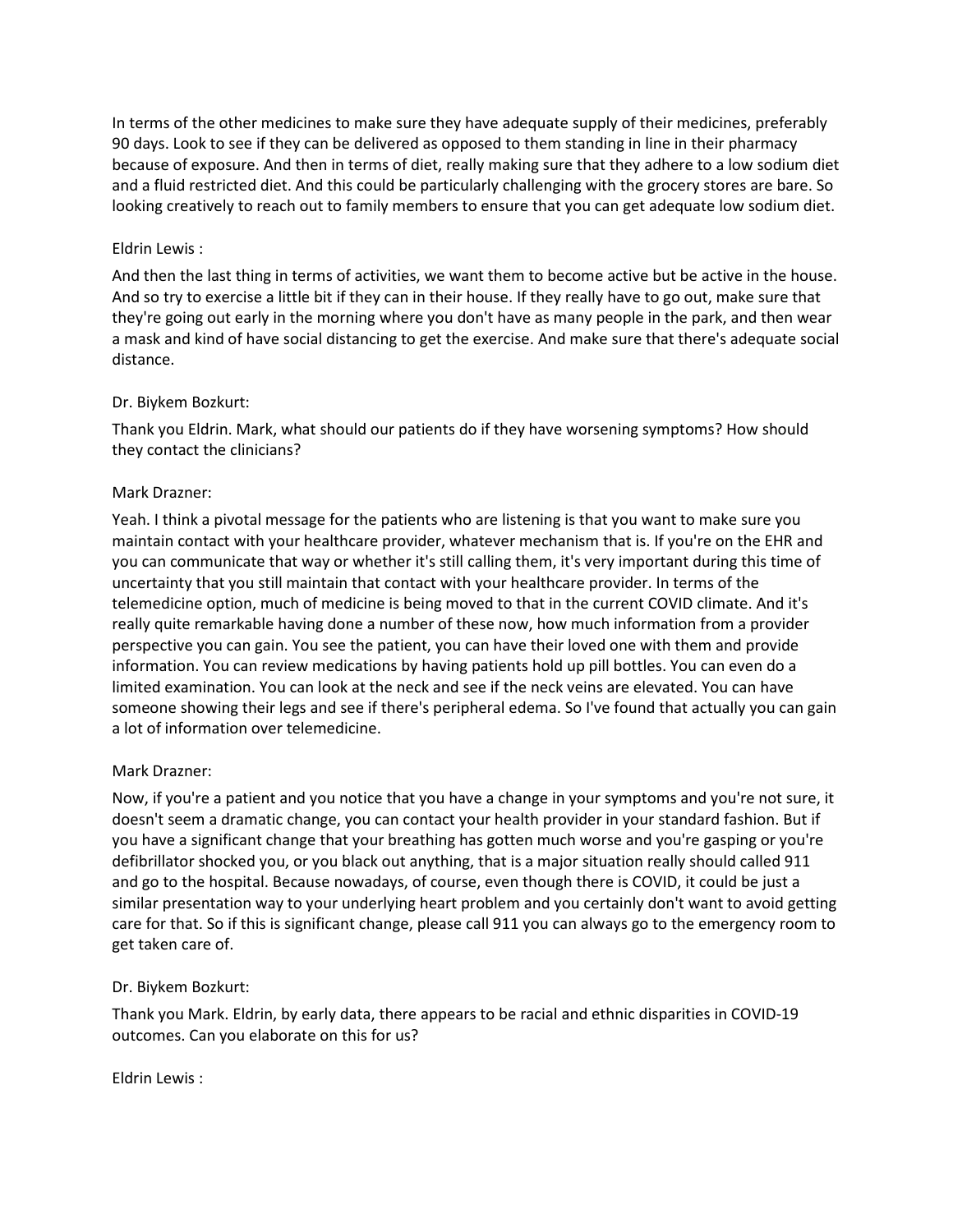Absolutely. It's really concerning. And I have to say this is preliminary data and it hasn't been bedded in peer reviewed journals. But when you just look at some of the States that have proposed or presented race data, if you look at African Americans for instance, in California they represent 9% of the population, but 17% of the deaths. But more strikingly if you look at States like Illinois where the black population is 30% of fatality rate from COVID-19 as of last week, was 69%. It was 70% in Louisiana with 32% of the population. And if you look in New York, you see a higher risk of fatalities for both Hispanic, so Latin X as well as African Americans.

## Eldrin Lewis :

If you look at overall, the age adjusted rate of fatal lab confirmed COVID-19, certainly for Latin X patients, 22.8 versus 19.8 for African Americans. 10.2 for Whites and 8.44 for Asians. So we know that there are probably a lot of factors including access to care, maybe a comorbid illnesses all contributing. But we have to really ensure that we look at all populations as we try to mitigate some of the risks of fatality.

#### Dr. Biykem Bozkurt:

Thank you Eldrin. Mark, let's talk about the hospitalized heart failure patients. Can you comment on the management strategies for a heart failure patient requiring hospitalization with COVID-19? What are some of our treatment and management or research options?

#### Mark Drazner:

Absolutely, and of course the therapeutic landscape is rapidly evolving and as it at least today, we don't really have any proven therapies that have been shown to be effective. So we need to all keep that in mind at this current point. Of course, there's standard supportive care and if the patient's progress to develop respiratory failure, as most people have heard about being intubated and being placed on a ventilator can be sometimes necessary. I'm not getting into the specifics of the specific pharmacological therapies, kind of broad categories. The anti-inflammatories and the antivirals seem to hold promise, but I do think a message that is important at this day to get out is the critical role to get people to enroll in clinical trials. Unless we enroll patients into well conducted randomized clinical trials, we're never really going to figure out how to take care of this problem. So I think both for patient's willingness to participate, and for providers, enroll your patients in clinical trials is a huge message.

#### Mark Drazner:

Let me turn to the heart failure issue now specifically for the providers who are listening, and give you a few points there. Dr. Boss Kurt and I had the privilege of publishing a white paper that just came out today in circulation where there's a nice flow diagram that addresses how to address what we're calling the acute COVID cardiovascular syndrome, kind of a flow diagram. I'll just highlight some comments from that figure. First of all, echocardiograms, standard echocardiography, of course is sometimes difficult because of disinfecting the machine, additional PPE use for the scenographer, and so we do think the role of point of care ultrasound may be very valuable. Another point is that for patients who present with acute systolic heart failure, I think you want to have a pretty low threshold to consider the possibility of cardiogenic shock.

#### Mark Drazner:

We've seen number of ports now, patients have present with what looks like full minute myocarditis and I think the threshold to consider cardiogenic shock with its sampling, a central venous set off of a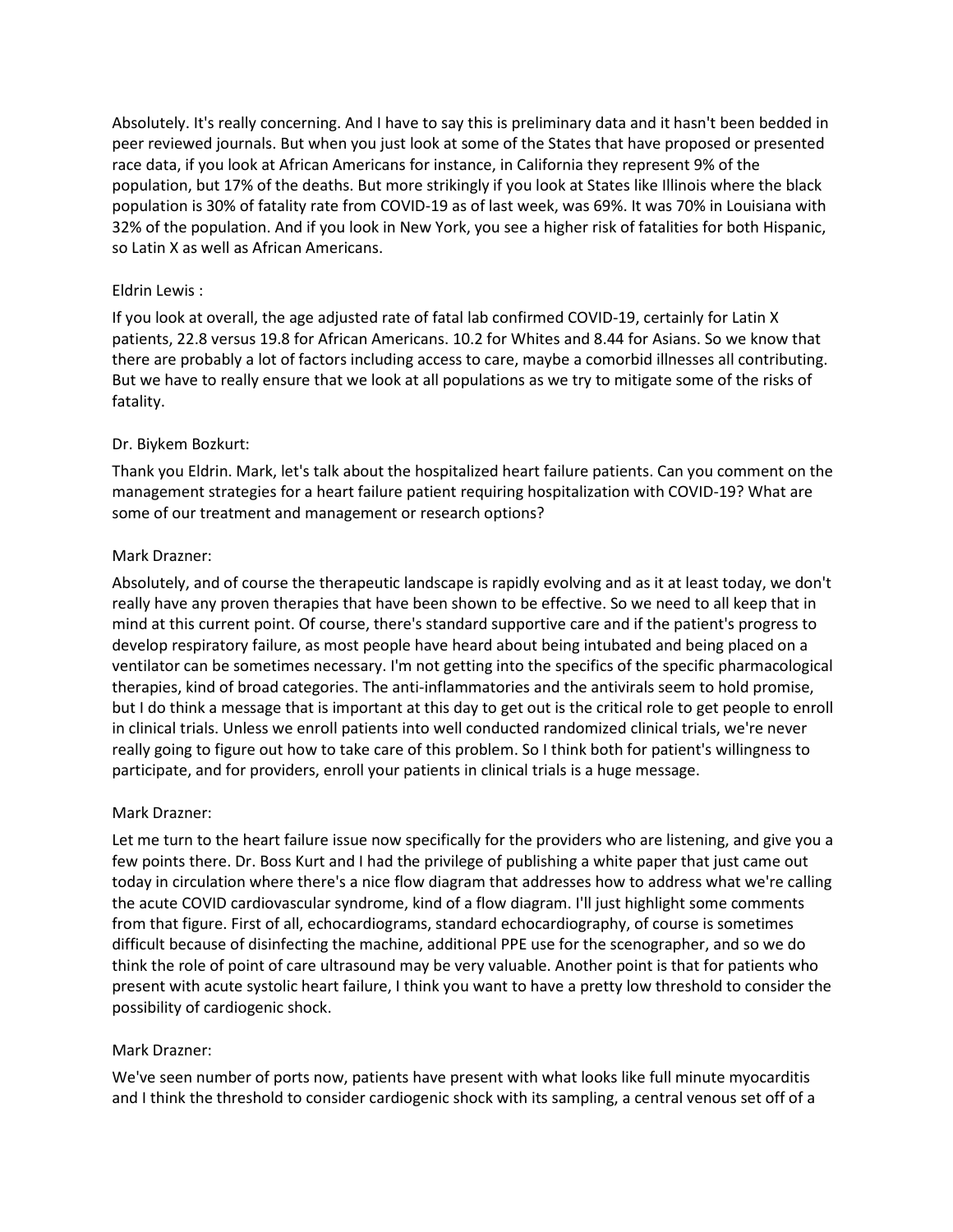PICC line or lactate some measure to make sure that you're not underestimating the severity of the illness. Another issue that comes up is we heard about not stopping RAS blockers at this point if you're on that continuously beforehand. But for patients who present with new onset heart failure questions come up, when should you start guideline directed medical therapy?

## Mark Drazner:

And what we advocated in that white paper at least, is to make sure that the pulmonary status is stable. Because we all heard of cases who develop rapid respiratory failure leading to the need for intubation, which oftentimes associated with hypotension. If you happen to start the beta blocker or the ACE inhibitor or the RNA right before the patient got intubated, you may end up regretting that. And so we are advocating at least make sure that the pulmonary status is relatively stable maybe towards the end of the hospitalization and that would be the point of the time when you might consider initiating guideline directed medical therapy.

## Mark Drazner:

And then the last point we made, the lost one I'd have to highlight at least, is the legacy effect of these patients develop myocardial injury and have a reduced ejection fraction or even just troponin leak during the acute injury is entirely unclear at this point. We don't know if those patients are going to go on to develop chronic heart failure down the road, but I do think for the providers listening, you probably going to want to reassess the left ventricular function either, if you haven't before, towards the end of the hospitalization if you have a point of care ultrasound. But certainly once the patient is no longer infectious, you probably want to get an echo and see what's going on and see if whether those patients should be initiated on guideline directed medical therapy.

## Dr. Biykem Bozkurt:

Thank you, Mark. Thank you. Eldrin. The key takeaways for our audience include heart failure patients are at a higher risk for adverse outcomes with COVID-19. Therefore, they should show more precaution by social distancing, hand hygiene, and face cover. Stable heart failure patients should continue their standard medications including RAS inhibitors, remain active and follow a very healthy diet and low sodium diet, and more importantly, they should remain in touch with their clinicians using new modalities of care such as telemedicine or virtual visits. But don't be shy to utilize traditional models of care as well.

# Dr. Biykem Bozkurt:

COVID-19 symptoms can vary but can present with fever, cough, and shortness of breath. If our patients are experiencing worsening breathing difficulty or clinical deterioration in the setting of possible COVID-19 infection, they should immediately seek medical attention. Similarly, even without COVID-19 infection, if heart failure symptoms worsen, heart failure patients should not refrain from contacting their clinicians and should seek attention to access care and be treated in a timely manner. Eldrin, any final thoughts on COVID-19 and heart failure?

## Eldrin Lewis :

Yes Biykem. I think this has been great. The first thing that I would say is, it's really important to think of our patients as people who don't just have heart failure but often have comorbid illnesses. And we know that common comorbid illnesses include coronary artery disease, diabetes and hypertension, all of which have increased risk of COVID-19 infections and the consequences of it. So we have to really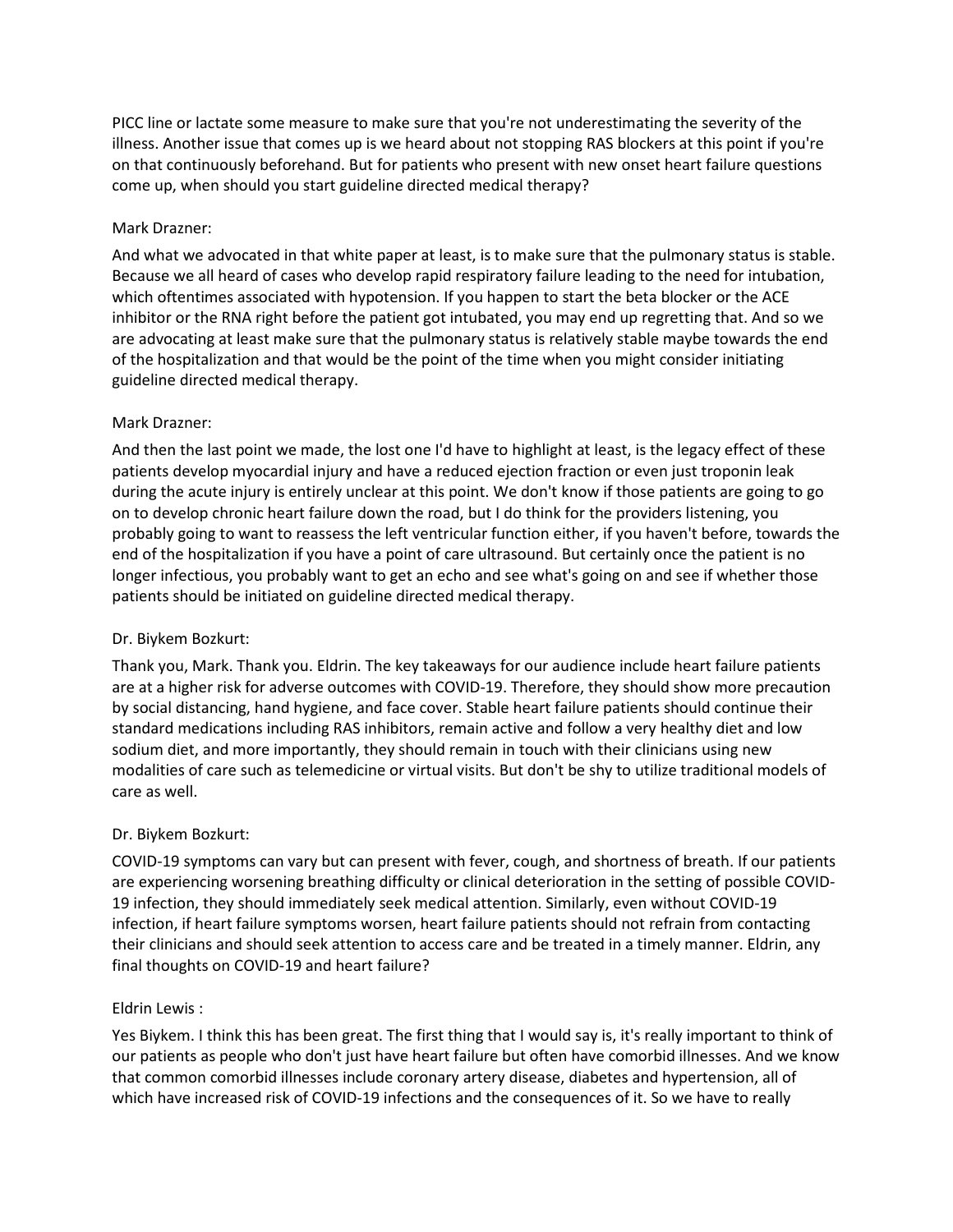encourage our patients to manage their diabetes, to realize that their blood pressure could go up if they have an acute COVID-19 infection. So kind of increased surveillance of their blood pressure. But really importantly, to manage their symptoms not related to heart failure including chest pain. A very disturbing finding last week is the fact that the number of acute ST elevation MIs has decreased over the course of the last month. But the number of sudden deaths and deaths in the community, increased. And I think we have to really pay attention to that.

## Eldrin Lewis :

The second thing I would highlight is that it's important to control the emotions. We know that providers, physicians, nurses, the frontline healthcare workers are all anxious about COVID-19 because of the manifestations. Our patients are as well, so things such as stress, depression, anxiety, social isolation, all can basically wreak havoc on our patients. And when you have loss of a job, food demands, access to testing, as well as just knowledge of people who've contracted the disease and maybe have even died from SARS-CoV-2, I think it's important that we encourage our patients to reach out for help if they need it.

## Dr. Biykem Bozkurt:

Thank you Aldrin. Mark, any final thoughts from your side?

## Mark Drazner:

Yeah, thank you. First, it's always a pleasure to work with Dr. Boss Kurt and Lewis, so it's been a real privilege for me as well. I want to just kind of summarize four points. First, of course is that prevention is absolutely key here and we want everyone to practice excellent social distancing and hand hygiene. Avoiding this illness is by far the best approach. The second point is for those patients listening, if you have a significant change in your health status, if it seems urgent, you're having trouble breathing, seek emergent care. If it seems less urgent, please contact your provider. Don't just stay at home trying to tough it out, because it could be a warning sign.

## Mark Drazner:

Third, a message for the patient and the provider, we need everyone who is eligible to enroll in clinical trials. This is the only way we're going to figure out how to take care of this illness in the best way. And then finally, for the providers listening to us, I think the new acute systolic heart failure in a setting a COVID is a interesting condition that we all need to be aware of, have a low threshold to consider cardiogenic shock, and also remember that typical guideline directed medical therapy, if the ejection fraction is still low, is likely going to be beneficial. We don't have hard data on that, but if we extrapolate, I think most of us would say, you want to start guideline directed medical therapy if the traction stays low, certainly once you identify that after the patient's infectious. So thank you for having me.

# Dr. Biykem Bozkurt:

I would like to thank doctors, Drazner and Lewis for their informative contributions in our podcasts. And would urge our audience to return online to AJ Professional Heart Daily for additional podcast planned for the series, which include COVID-19 in stroke, diabetics, pulmonary hypertension, and other concurrent cardiovascular diseases during these challenging times in healthcare delivery. Thank you.

Speaker 1: